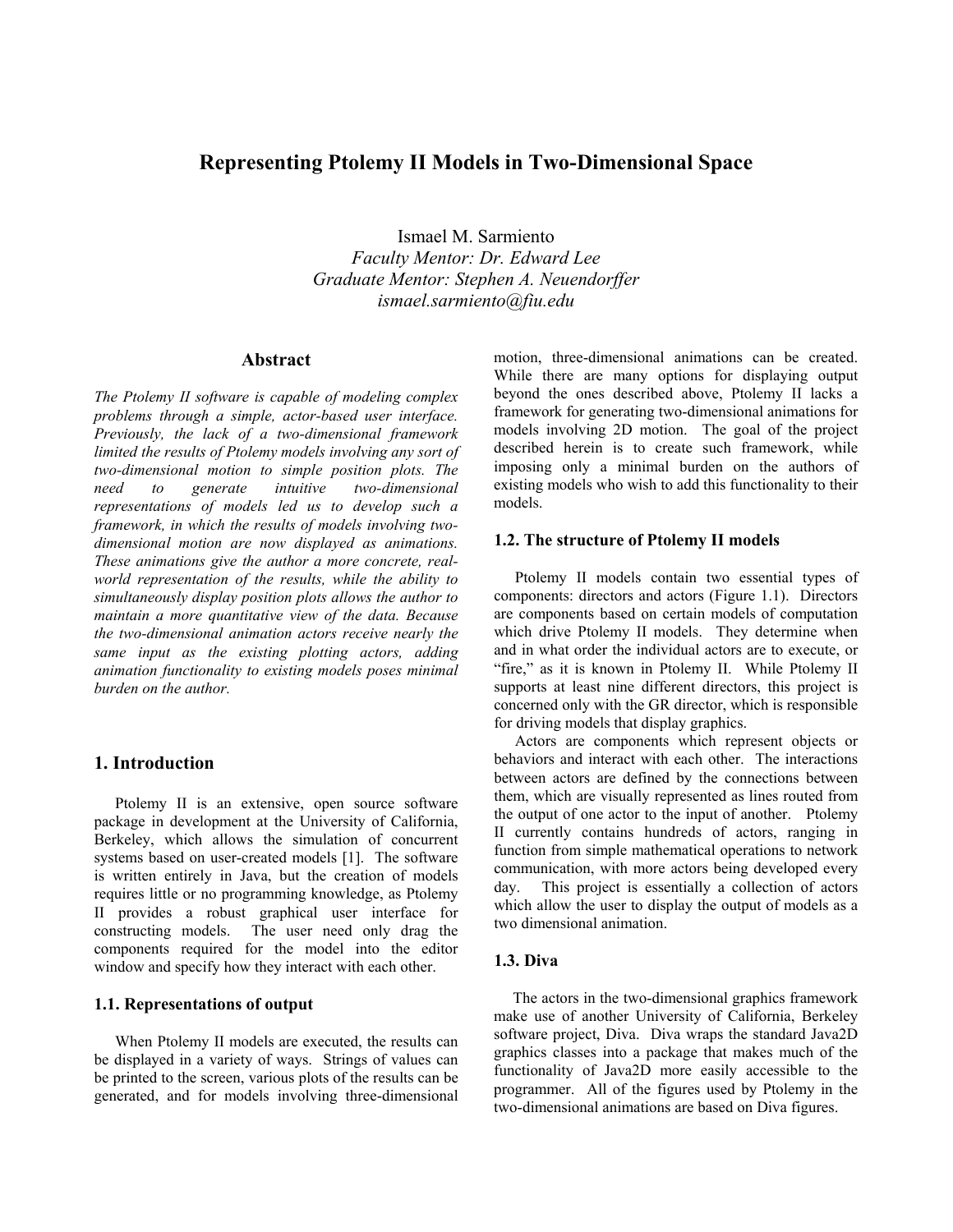

**Figure 1.1 The structure of a Ptolemy II model.** 

# **3. Design principles**

In designing the two-dimensional framework for Ptolemy II, it was important to insure that the package would be intuitive to use for those with experience in Ptolemy II. To this end, significant consideration was given to preserving many of the conventions used in the existing three-dimensional graphics framework at both the developer and user levels.

At the developer level, a class hierarchy for the 2D framework parallel to that used by the 3D framework was desirable. The parallel hierarchy between the 2D and 3D frameworks would insure that extensions to one framework could easily be implemented, if appropriate, in the other framework. The similar hierarchy would also allow authors familiar with the 3D framework to contribute functionality to the 2D framework without spending considerable time becoming familiar with the newer package.

At the user level, generating output with the 2D framework should be nearly identical to doing so with the 3D framework. There should be, where possible, a oneto-one correspondence between the number and type of actors and connections necessary for graphical output in the 2D and 3D frameworks.

A final design principle important in the development of the two-dimensional framework was that adding 2D animation functionality to existing models be as little a burden to the author as possible. Ideally, displaying the results of an existing model as a two-dimensional animation should be a matter of rerouting an existing connection to a new 2D animation sink (Figure 3.1), or simply adding another connection to maintain the existing output format while adding a 2D animation sink.



**Figure 3.1a A model which generates output as a plot.** 



**Figure 3.1b The model in Figure 3.1a converted to use animation for output.** 

### **4. Implementation of the 2D framework**

As set forth in the previous section, the twodimensional graphics framework developed in this project closely resembles the three-dimensional framework in structure. Both frameworks follow the same hierarchy down to the abstract GRActor class which defines the basic behavior of all graphical actors. Beneath the GRActor class, the two frameworks divide, and the 2D framework continues with the GRActor2D class on which all two-dimensional actors are based. Figure 4.1 shows the basic class hierarchy for the actors in the twodimensional framework. While there are more classes backing the 2D framework than those shown in the figure, the displayed classes define all of the actors accessible to the user in the 2D framework (Figure 4.2). Their functions are described in the following sections.



**Figure 4.1 The 2D framework class hierarchy**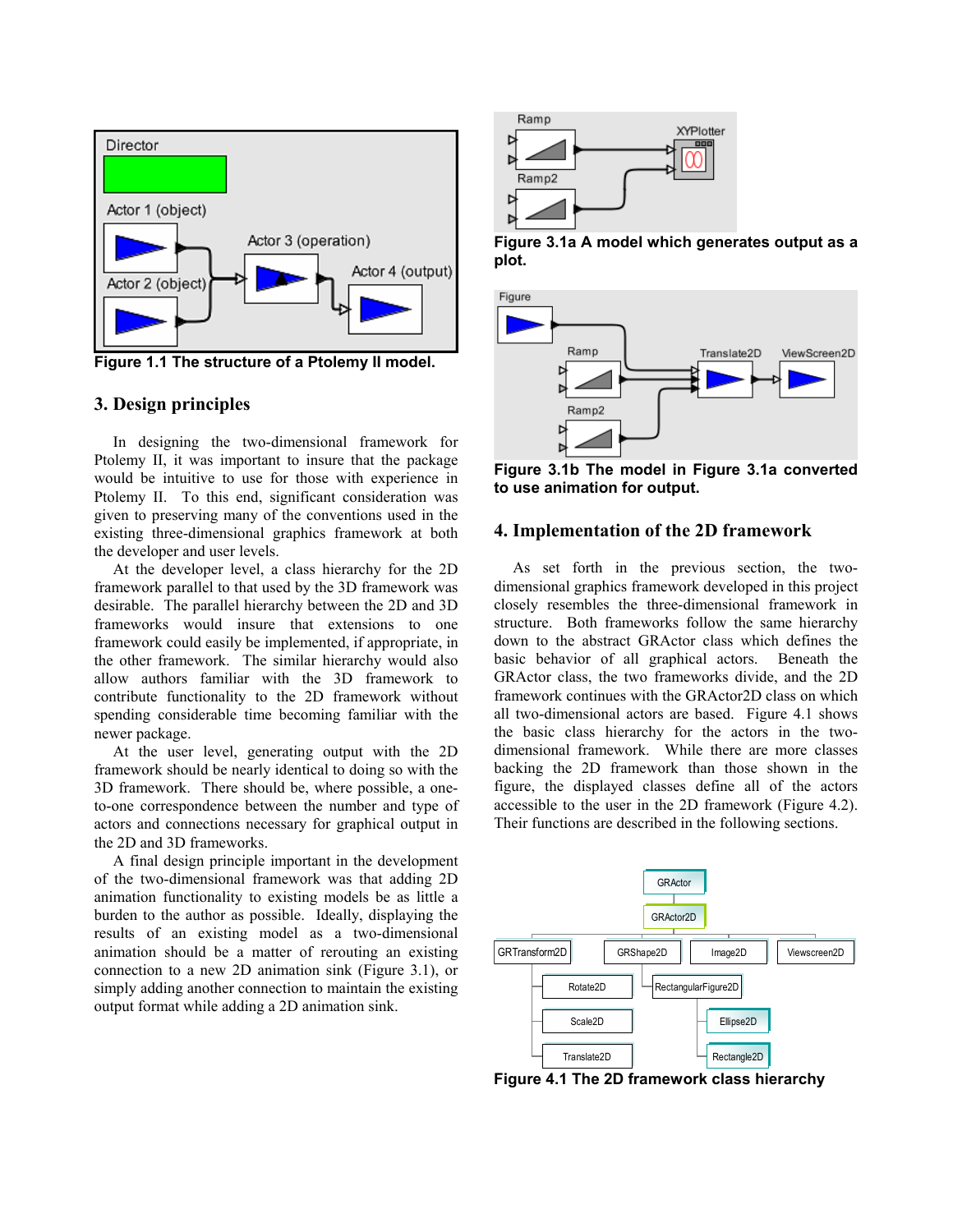#### **4.1. GRActor and GRActor2D**

GRActor2D and its super class, GRActor, define the way in which all 2D actors are created. They initialize and reset the scene graph connections of the actors to the view screen in which they are displayed. Like GRActor, GRActor2D is an abstract class which must be extended by actors in the two-dimensional framework.

### **4.2. Viewscreen2D**

Viewscreen2D is a specialized class within the twodimensional graphics framework used to display the animations on the screen. It is essentially a Java JFrame with a Diva JCanvas and multiple Diva layers. All figures which are to be displayed on the screen are first added to the view screen, where they are associated with an interactor for handling mouse and keyboard events which occur on the figure. All user events are first captured by the frame of the view screen, which has a listener associated with it. The listener determines what figure, if any, the event was intended for, and forwards the event to the interactor of the figure, which defines the action to take when a particular event is encountered. If, for example, the user clicks on a figure on the view screen, a message will make its way down to the interactor of the figure informing it the figure has been clicked, and the figure will be selected. Any mouse drags or arrow key presses would then translate the figure around the view screen. If the message was not intended for any figure—for example, the user wishes to translate or scale the view screen—then the interactor of the view screen handles the user event.

### **4.3. GRShape2D**

The GRShape2D class is an abstract class which defines the behaviors and properties common to all basic, geometric shapes. These include the stroke and fill colors of the figure, the stroke width, and the connection of the figure to the view screen.

Currently, the only actor derived directly from GRShape2D is RectangularFigure2D, which is an abstract class serving as the parent of geometric figure actors based on rectangles, i.e. rectangles, rounded rectangles, and ellipses. RectangularFigure2D specifies that all derived figures have a rectangular shape with a position and size, and handles the updating of the figure on the view screen when any of these properties change.

Image2D is derived directly from GRActor2D, and allows the user to display and manipulate figures based on image files in GIF, JPEG, or PNG format. The image files can be obtained from the local computer or from a remote host if a URL is provided. Image2D objects are identical to RectangularFigure2D objects in functionality, but replace the color and stroke properties of rectangular figures with a file path or URL.

#### **4.5. Transform2D**

Transform2D is the parent class of all affine transformations in the 2D framework. The subclasses of Transform2D include Rotate2D for rotating figures, Scale2D for scaling figures and Translate2D for translating figures.

#### **4.5. Non-actor classes**

The two-dimensional framework is supported by various classes which do not create actors. These nonactor classes include Viewscreen2DListener and FigureInteractor, and are used primarily for handling interaction between the user and the output of the model as described in section 4.2.



**Figure 4.2a A Ptolemy II model using all of the actors of the two-dimensional framework.**